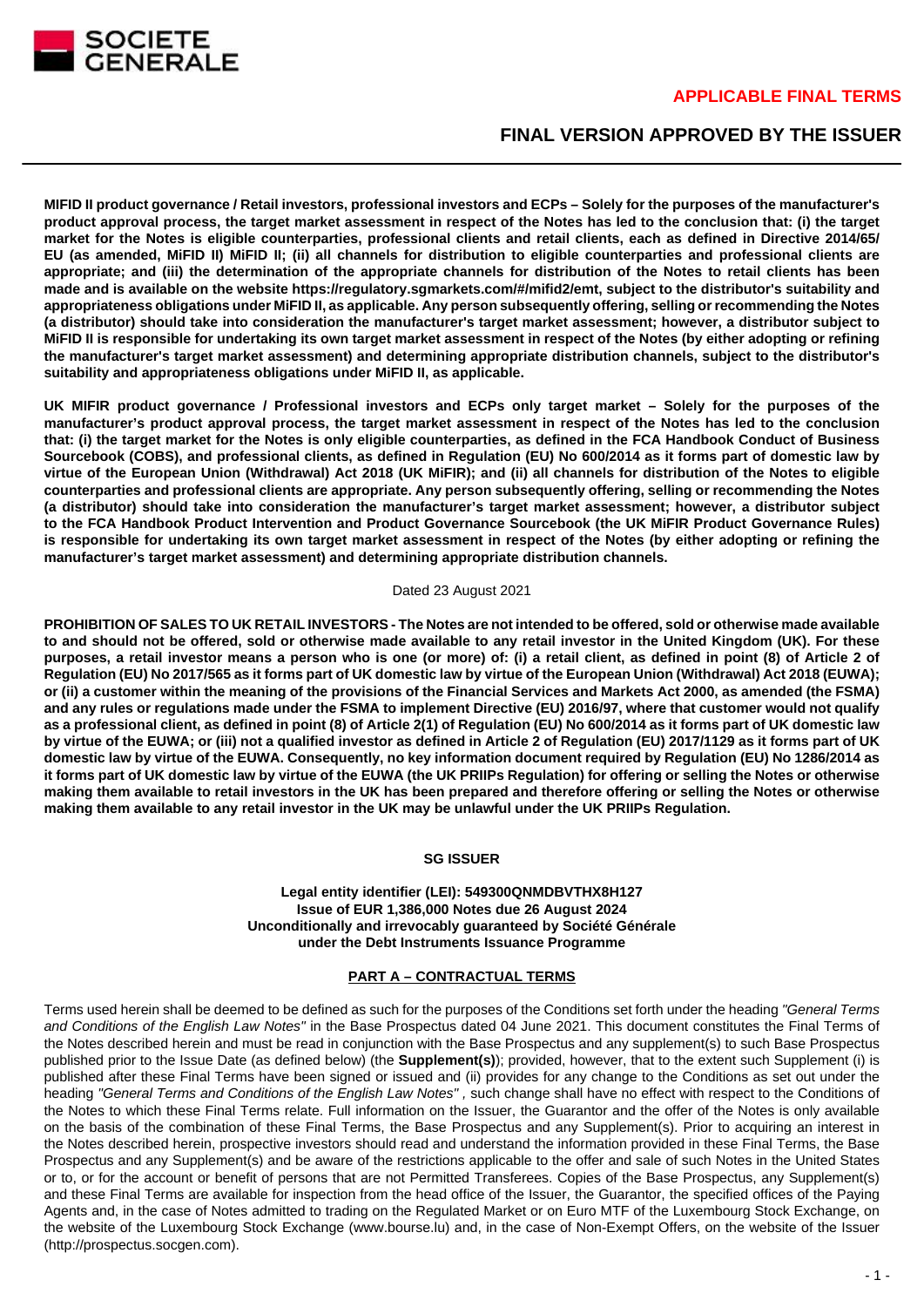

# **FINAL VERSION APPROVED BY THE ISSUER**

| 1.  | (i)                               | <b>Series Number:</b>                                                     | 228773EN/21.8                                                                                                                                                                   |
|-----|-----------------------------------|---------------------------------------------------------------------------|---------------------------------------------------------------------------------------------------------------------------------------------------------------------------------|
|     | (ii)                              | <b>Tranche Number:</b>                                                    | 1                                                                                                                                                                               |
|     | (iii)                             | Date on which the Note<br>become fungible:                                | Not Applicable                                                                                                                                                                  |
| 2.  | <b>Specified Currency:</b>        |                                                                           | <b>EUR</b>                                                                                                                                                                      |
| 3.  | <b>Aggregate Nominal Amount:</b>  |                                                                           |                                                                                                                                                                                 |
|     | (i)                               | -Tranche:                                                                 | EUR 1,386,000                                                                                                                                                                   |
|     | (ii)                              | -Series:                                                                  | EUR 1,386,000                                                                                                                                                                   |
| 4.  | <b>Issue Price:</b>               |                                                                           | 100% of the Aggregate Nominal Amount                                                                                                                                            |
| 5.  | <b>Specified Denomination(s):</b> |                                                                           | EUR 1,000                                                                                                                                                                       |
| 6.  | (i)                               | <b>Issue Date:</b>                                                        | 25 August 2021                                                                                                                                                                  |
|     | (ii)                              | <b>Interest Commencement</b><br>Date:                                     | Not Applicable                                                                                                                                                                  |
| 7.  |                                   | <b>Maturity Date:</b>                                                     | 26 August 2024                                                                                                                                                                  |
| 8.  | <b>Governing law:</b>             |                                                                           | English law                                                                                                                                                                     |
| 9.  | (i)                               | <b>Status of the Notes:</b>                                               | Unsecured                                                                                                                                                                       |
|     | (ii)                              | Date of corporate<br>authorisation obtained for<br>the issuance of Notes: | Not Applicable                                                                                                                                                                  |
|     | (iii)                             | <b>Type of Structured Notes:</b>                                          | <b>Share Linked Notes</b>                                                                                                                                                       |
|     |                                   |                                                                           | The provisions of the following Additional Terms and Conditions apply:<br>Additional Terms and Conditions for Share Linked Notes and Depositary Receipts<br><b>Linked Notes</b> |
|     | (iv)                              | <b>Reference of the Product:</b>                                          | Not Applicable                                                                                                                                                                  |
| 10. | <b>Interest Basis:</b>            |                                                                           | See section "PROVISIONS RELATING TO Interest (IF ANY) PAYABLE" below.                                                                                                           |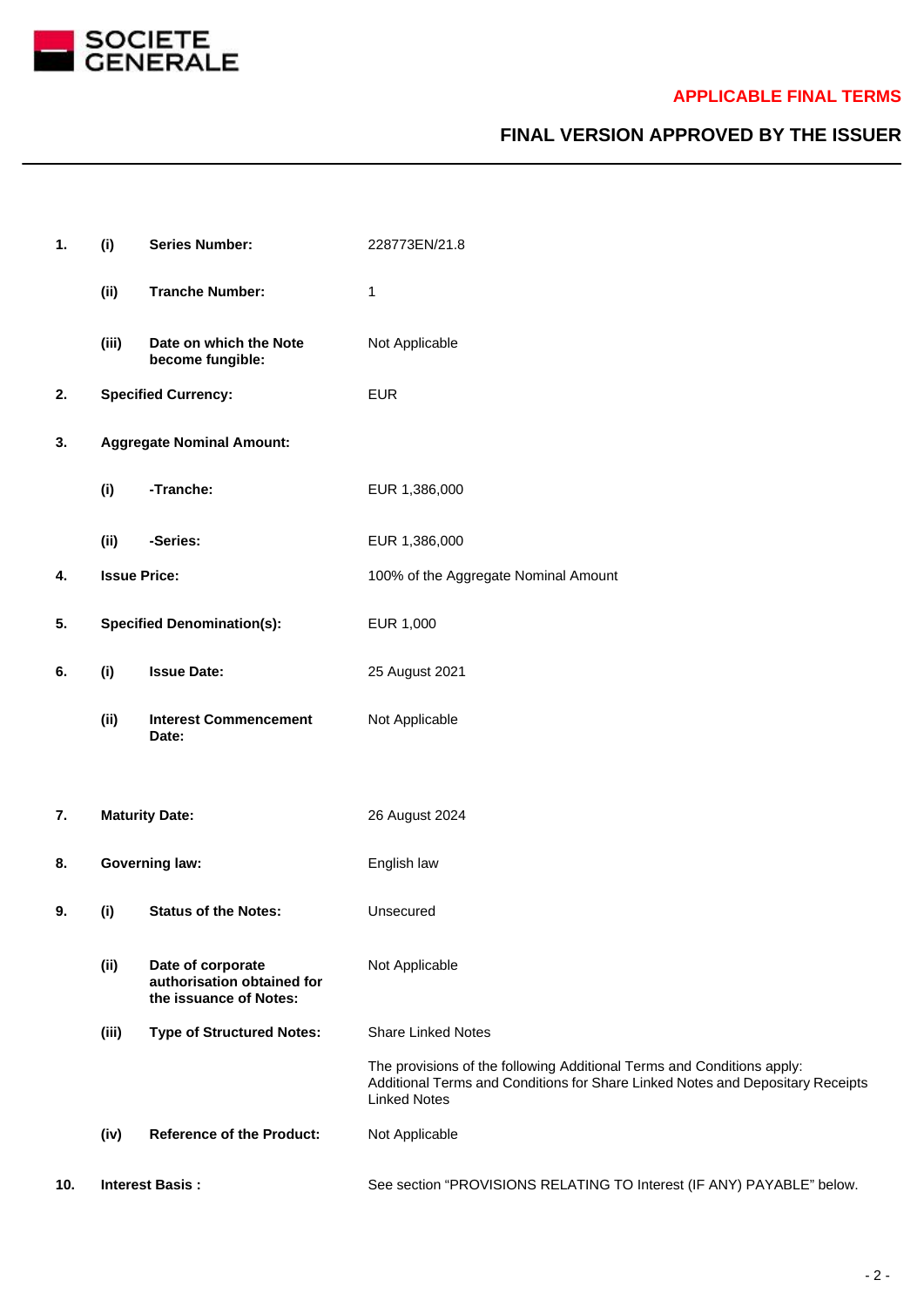

# **FINAL VERSION APPROVED BY THE ISSUER**

- **11. Redemption/Payment Basis:** See section "PROVISIONS RELATING TO REDEMPTION" below.
- **12. Issuer's/ Noteholders' redemption option:** See section "PROVISIONS RELATING TO REDEMPTION" below.

#### **PROVISIONS RELATING TO INTEREST (IF ANY) PAYABLE**

- 13. **Fixed Rate Note Provisions:** Not Applicable
- 14. **Floating Rate Notes Provisions:** Not Applicable
- **15. Structured InterestNote Provisions:** Not Applicable
- 16. **Zero Coupon Note Provisions:** Not Applicable

#### **PROVISIONS RELATING TO REDEMPTION**

- **17. Redemption at the option of the Issuer:** Not Applicable **18. Redemption at the option of the Noteholders:** Not Applicable 19. **Automatic Early Redemption:** Applicable as per Condition 6.4.2 of the General Terms and Conditions **(i) Automatic Early Redemption Amount(s):** Unless previously redeemed, if an Automatic Early Redemption Event has occurred, then the Issuer shall redeem early the Notes on Automatic Early Redemption Date(i) (i from 1 to 5), in accordance with the following provisions in respect of each Note: Automatic Early Redemption Amount(i) = Specified Denomination x [100% + (i x 15.297%)] Definitions relating to the Automatic Early Redemption Amount are set out in paragraph 25(ii) "Definitions relating to the Product". **(ii) Automatic Early Redemption Date(i): (i from 1 to 5)** 25 February 2022, 25 August 2022, 27 February 2023, 25 August 2023 and 26 February 2024 **(iii) Automatic Early Redemption Event:** is deemed to have occurred, as determined by the Calculation Agent, if on a Valuation Date(i) (i from 1 to 5), WorstPerformance(i) is higher than or equal to 0%. 20. **Final Redemption Amount :** Unless previously redeemed, the Issuer shall redeem the Notes on the Maturity Date, in accordance with the following provisions in respect of each Note: **Scenario 1:** If on Valuation Date(6), WorstPerformance(6) is higher than or equal to 0%, then:
	- Final Redemption Amount = Specified Denomination x [100% + 91.782%]

#### **Scenario 2:**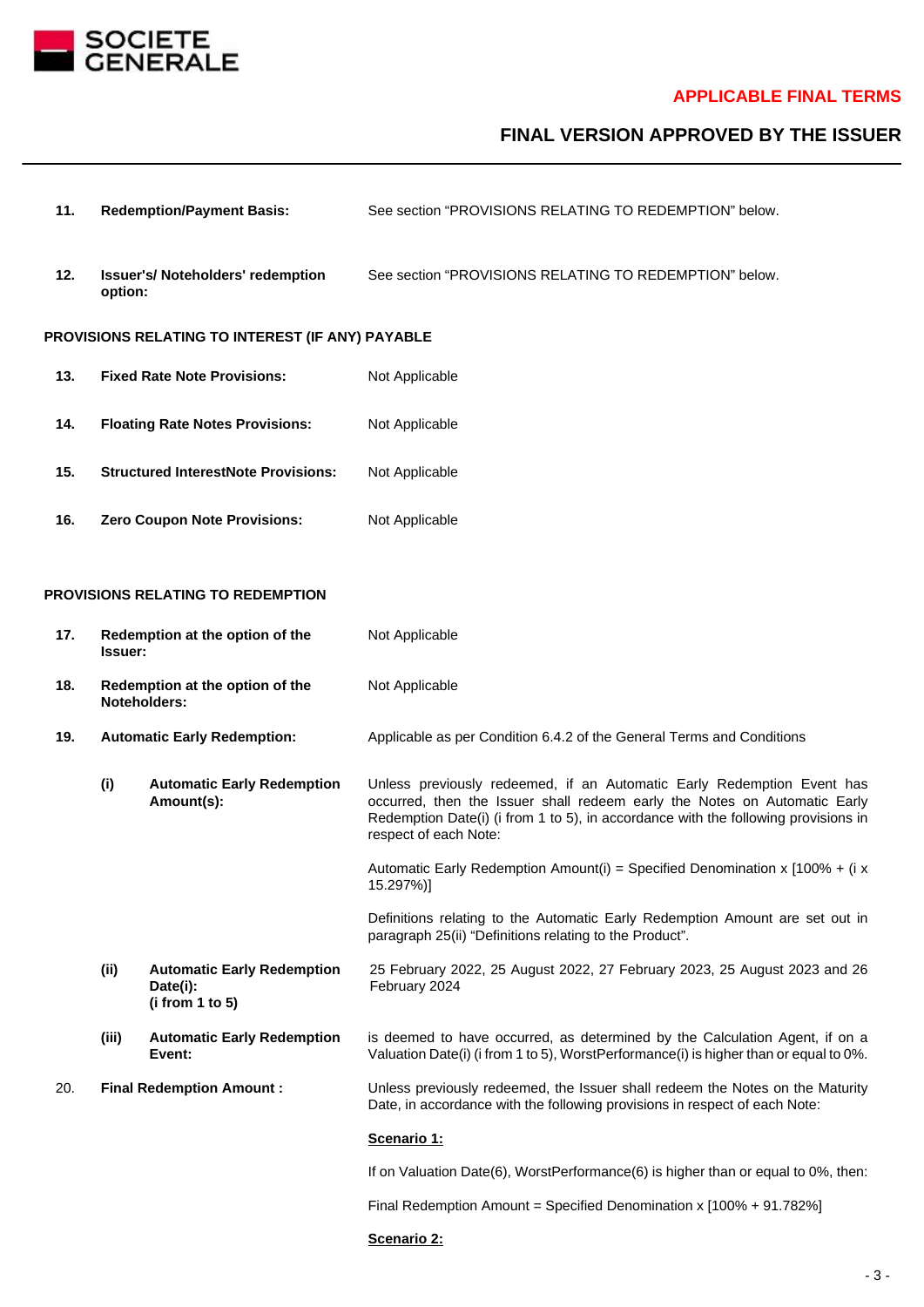

# **FINAL VERSION APPROVED BY THE ISSUER**

|     |                                                                                                                      | If on Valuation Date(6), WorstPerformance(6) is lower than 0%, and a European<br>Knock-In Event has not occurred, then:       |
|-----|----------------------------------------------------------------------------------------------------------------------|-------------------------------------------------------------------------------------------------------------------------------|
|     |                                                                                                                      | Final Redemption Amount = Specified Denomination x 100%                                                                       |
|     |                                                                                                                      | Scenario 3:                                                                                                                   |
|     |                                                                                                                      | If on Valuation Date(6), WorstPerformance(6) is lower than 0%, and a European<br>Knock-In Event has occurred, then:           |
|     |                                                                                                                      | Denomination x [100% +<br>Redemption Amount = Specified<br>Final<br>WorstPerformance(6)]                                      |
|     |                                                                                                                      | Definitions relating to the Final Redemption Amount are set out in paragraph 25(ii)<br>"Definitions relating to the Product". |
| 21. | <b>Physical Delivery Provisions:</b>                                                                                 | Not Applicable                                                                                                                |
| 22. | Trigger redemption at the option of<br>the Issuer:                                                                   | Not Applicable                                                                                                                |
| 23. | Redemption for tax reasons, special<br>tax reasons, regulatory reasons,<br>Force Majeure Event, Event of<br>Default: | Early Redemption or Monetisation until the Maturity Date                                                                      |

Early Redemption Amount : Market Value

#### **PROVISIONS APPLICABLE TO THE UNDERLYING(S) IF ANY**

**24. (i) Underlying(s):** The following Shares (each an "Underlying(k)" and together the "Basket") as defined below:

| lκ | <b>Company</b>  | <b>Bloomberg Ticker</b> | Exchange                       | <b>Website</b> |
|----|-----------------|-------------------------|--------------------------------|----------------|
|    | lNokia Ovi      | <b>NOKIA FH</b>         | Nasdag OMX Helsinki            | www.nokia.com  |
| I2 | Nordea Bank Abp | <b>INDA SS</b>          | The Nasdag OMX<br>Stockholm AB | www.nordea.com |

- **(ii) Information relating to the past and future performances of the Underlying(s) and volatility:**
- **(iii) Provisions relating, amongst others, to the Market Disruption Event(s) and/or Extraordinary Event(s) and/ or any additional disruption event(s) as described in the relevant Additional Terms and Conditions :**
- **(iv) Other information relating to the Underlying(s):**

The information relating to the past and future performances of the Underlying(s) and volatility are available on the source specified in the table above.

The provisions of the following Additional Terms and Conditions apply: Additional Terms and Conditions for Share Linked Notes and Depositary Receipts Linked Notes

Information or summaries of information included herein with respect to the Underlying(s), has been extracted from general databases released publicly or by any other available information.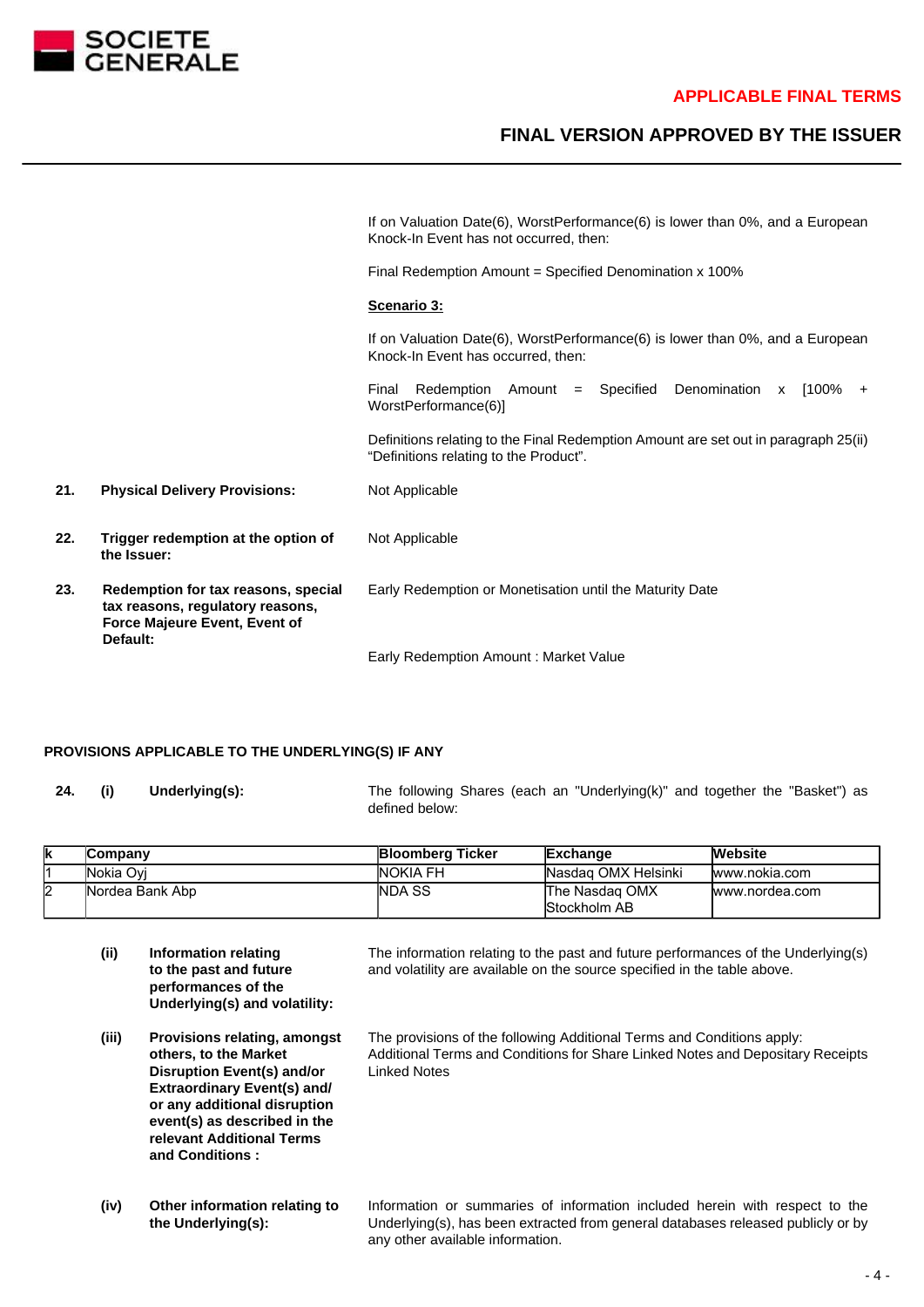

# **FINAL VERSION APPROVED BY THE ISSUER**

Each of the Issuer and the Guarantor confirms that such information has been accurately reproduced and that, so far as it is aware and is able to ascertain from information published, no facts have been omitted which would render the reproduced information inaccurate or misleading.

|     | (v)  | <b>Credit Linked Notes Provisions:</b>                  | Not Applicable                                                                                                                                                                              |
|-----|------|---------------------------------------------------------|---------------------------------------------------------------------------------------------------------------------------------------------------------------------------------------------|
|     | (vi) | <b>Bond Linked Notes Provisions:</b>                    | Not Applicable                                                                                                                                                                              |
|     |      |                                                         | DEFINITIONS APPLICABLE TO INTEREST (IF ANY), REDEMPTION AND THE UNDERLYING(S) IF ANY                                                                                                        |
| 25. | (i)  | Definitions relating to<br>date(s):                     | Applicable                                                                                                                                                                                  |
|     |      | <b>Valuation Date(0):</b>                               | 18 August 2021                                                                                                                                                                              |
|     |      | <b>Valuation Date(i):</b><br>(i from 1 to 6)            | 18 February 2022, 18 August 2022, 20 February 2023, 18 August 2023, 19<br>February 2024 and 19 August 2024                                                                                  |
|     | (ii) | Definitions relating to the<br>Product:                 | Applicable, all or part of the Definitions relating to the Product being those used in<br>the Additional Terms and Conditions relating to Formulae                                          |
|     |      | WorstPerformance(i):<br>(i from 1 to 6)                 | means the Minimum, for k from 1 to 2, of Performance(i,k)                                                                                                                                   |
|     |      | Performance(i,k):<br>(i from 1 to 6)<br>(k from 1 to 2) | means $(S(i,k) / S(0,k)) - 100\%$                                                                                                                                                           |
|     |      | $S(i,k)$ :<br>(i from 0 to 6)<br>(k from 1 to 2)        | means in respect of any Valuation Date(i), the Closing Price of the Underlying(k)<br>for Nokia Oyj: $S(0,1) = EUR 5.157$<br>for Nordea Bank Abp: $S(0,2) = SEK$ 102.56                      |
|     |      | Strike(k)<br>(k from 1 to 2):                           | 100% x S(0,k)                                                                                                                                                                               |
|     |      | Knock-In Threshold(k):<br>(k from 1 to 2)               | 70% x S(0,k)                                                                                                                                                                                |
|     |      | <b>European Knock-In Event:</b>                         | is deemed to have occurred, as determined by the Calculation Agent, if on<br>Valuation Date(6), the Closing Price of at least one Underlying(k) is lower than its<br>Knock-In Threshold(k). |

### **PROVISIONS RELATING TO SECURED NOTES**

26. **Secured Notes Provisions:** Not Applicable

## **GENERAL PROVISIONS APPLICABLE TO THE NOTES**

**27. Provisions applicable to payment date(s):**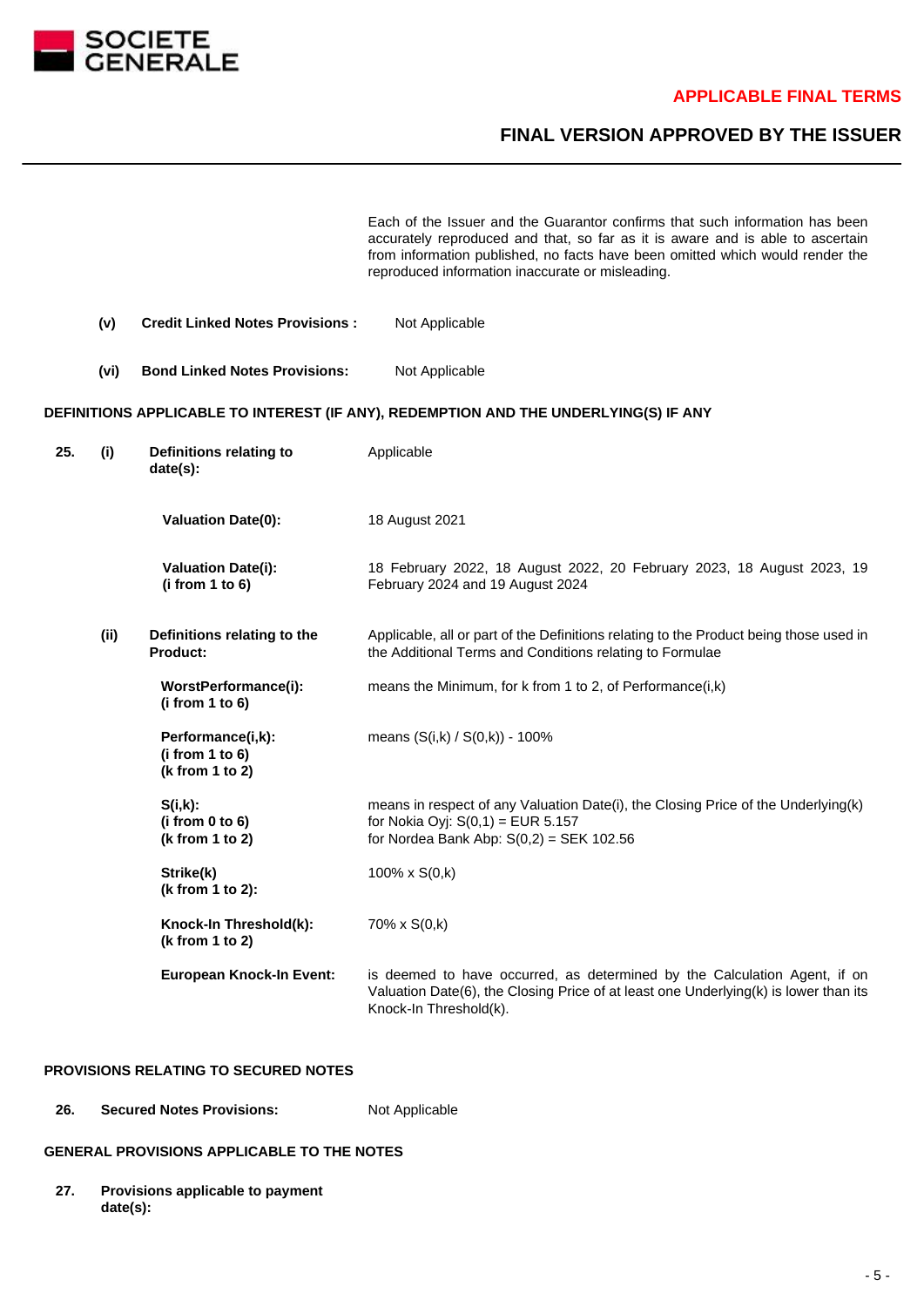

# **FINAL VERSION APPROVED BY THE ISSUER**

|     |                                       | - Payment Business Day:                                                                                           | Following Payment Business Day                                                                                                         |
|-----|---------------------------------------|-------------------------------------------------------------------------------------------------------------------|----------------------------------------------------------------------------------------------------------------------------------------|
|     |                                       | - Financial Centre(s):                                                                                            | Not Applicable                                                                                                                         |
| 28. | Form of the Notes:                    |                                                                                                                   |                                                                                                                                        |
|     | (i)                                   | Form:                                                                                                             | Non-US Registered Global Note registered in the name of a nominee for a<br>common depositary for Euroclear and Clearstream, Luxembourg |
|     | (ii)                                  | <b>New Global Note (NGN</b><br>- bearer Notes) / New<br><b>Safekeeping Structure (NSS</b><br>- registered Notes): | <b>No</b>                                                                                                                              |
| 29. |                                       | <b>Redenomination:</b>                                                                                            | Not Applicable                                                                                                                         |
| 30. | <b>Consolidation:</b>                 |                                                                                                                   | Applicable as per Condition 14.2 of the General Terms and Conditions                                                                   |
| 31. |                                       | <b>Partly Paid Notes Provisions:</b>                                                                              | Not Applicable                                                                                                                         |
| 32. | <b>Instalment Notes Provisions:</b>   |                                                                                                                   | Not Applicable                                                                                                                         |
| 33. | Masse:                                |                                                                                                                   | Not Applicable                                                                                                                         |
| 34. | <b>Dual Currency Note Provisions:</b> |                                                                                                                   | Not Applicable                                                                                                                         |
| 35. |                                       | <b>Additional Amount Provisions for</b><br><b>Italian Certificates:</b>                                           | Not Applicable                                                                                                                         |
| 36. |                                       | <b>Interest Amount and/or the</b><br>Redemption Amount switch at the<br>option of the Issuer:                     | Not Applicable                                                                                                                         |
| 37. |                                       | <b>Portfolio Linked Notes Provisions:</b>                                                                         | Not Applicable                                                                                                                         |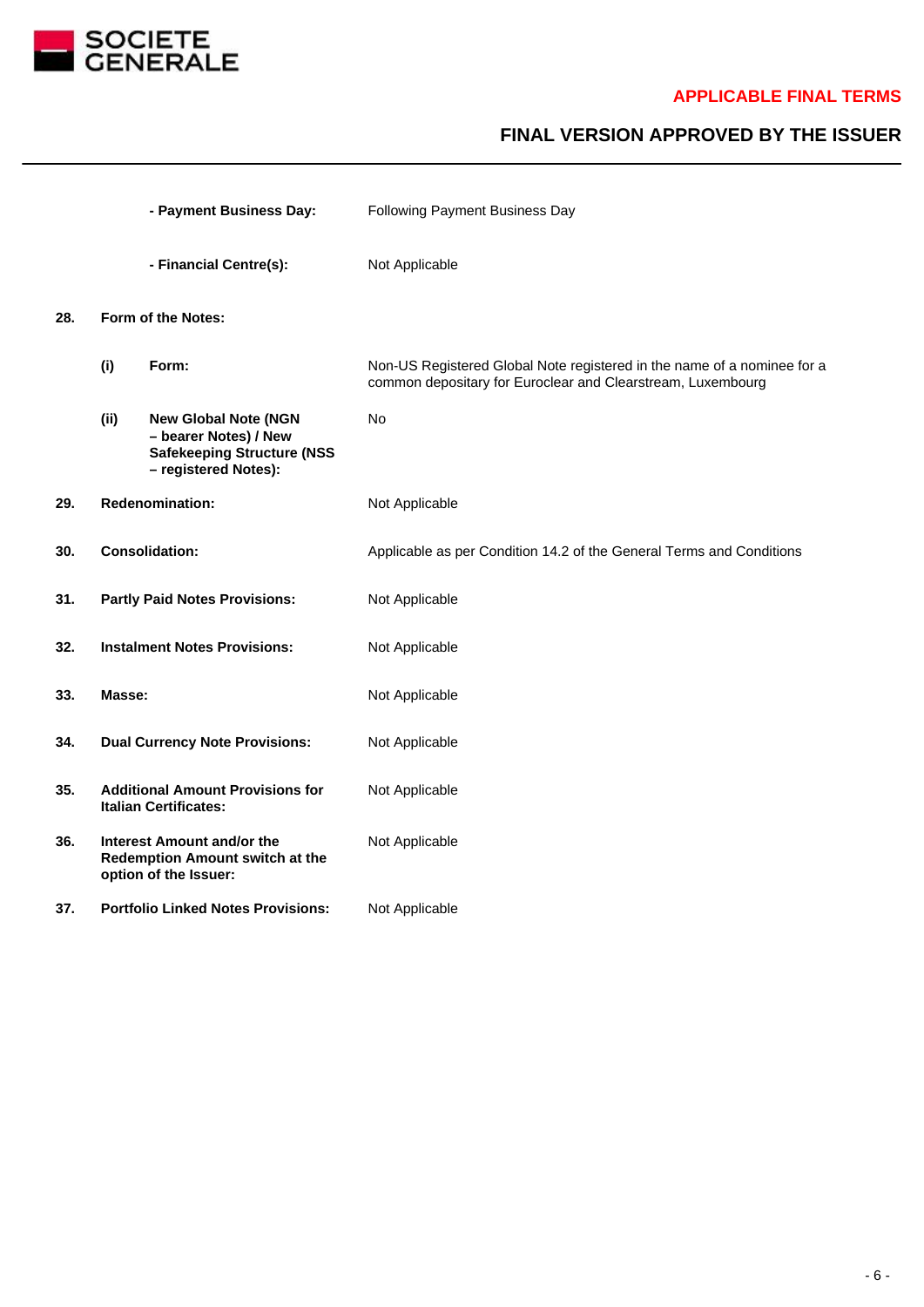

# **FINAL VERSION APPROVED BY THE ISSUER**

#### **PART B – OTHER INFORMATION**

#### **1. LISTING AND ADMISSION TO TRADING**

- **(i) Listing:** None **(ii) Admission to trading:** Not Applicable **(iii) Estimate of total expenses related to admission to trading:** Not Applicable **(iv) Information required for** Not Applicable
- **Notes to be listed on SIX Swiss Exchange:**

#### **2. RATINGS**

The Notes to be issued have not been rated.

#### **3. INTERESTS OF NATURAL AND LEGAL PERSONS INVOLVED IN THE ISSUE/OFFER**

Save for fees, if any, payable to the Dealer, and so far as the Issuer is aware, no person involved in the issue of the Notes has an interest material to the offer. The Dealer and its affiliates have engaged, and may in the future engage, in investment banking and/or commercial banking transactions with, and may perform other services for, the Issuer and its affiliates in the ordinary course of business.

Société Générale will ensure the roles of provider of hedging instruments to the Issuer of the Notes and Calculation Agent of the Notes.

The possibility of conflicts of interest between the different roles of Société Générale on one hand, and between those of Société Générale in these roles and those of the Noteholders on the other hand cannot be excluded.

Furthermore, given the banking activities of Société Générale, conflicts may arise between the interests of Société Générale acting in these capacities (including business relationship with the issuers of the financial instruments being underlyings of the notes or possession of non public information in relation with them) and those of the Noteholders. Finally, the activities of Société Générale on the underlying financial instrument(s), on its proprietary account or on behalf of its customers, or the establishment of hedging transactions, may also have an impact on the price of these instruments and their liquidity, and thus may be in conflict with the interests of the Noteholders.

#### **4. REASONS FOR THE OFFER AND USE OF PROCEEDS**

- **(i) Reasons for the offer and use of proceeds:** The net proceeds from each issue of note will be applied for the general financing purposes of the Société Générale Group, which include making a profit.
- **(ii) Estimated net proceeds:** Not Applicable
- **(iii) Estimated total expenses:** Not Applicable
- **5. INDICATION OF YIELD** (Fixed Rate Notes only)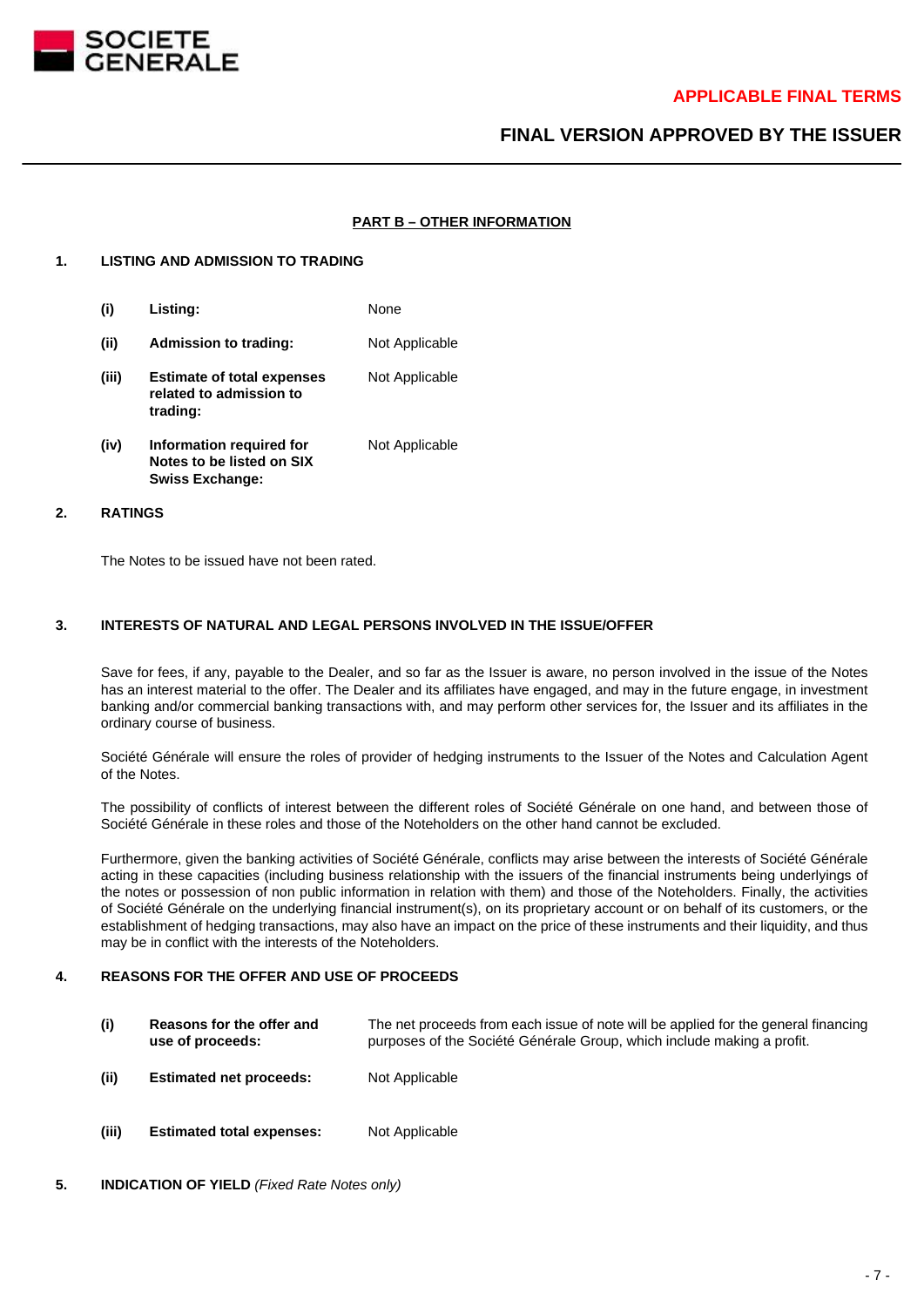

# **FINAL VERSION APPROVED BY THE ISSUER**

Not Applicable

#### **6. HISTORIC INTEREST RATES** (Floating Rate Notes only)

Not Applicable

#### **7. PERFORMANCE AND EFFECT ON VALUE OF INVESTMENT**

### **(i) PERFORMANCE OF FORMULA, EXPLANATION OF EFFECT ON VALUE OF INVESTMENT** (Structured Notes only)

The value of the Notes, the payment of an automatic early redemption amount on a relevant automatic early redemption date and the payment of a redemption amount to a Noteholder on the maturity date will depend on the performance of the underlying asset(s), on the relevant valuation date(s).

During the lifetime of the Notes, the market value of these Notes may be lower than the invested capital. Furthermore, an insolvency of the Issuer and/or the Guarantor may cause a total loss of the invested capital.

#### **The attention of the investors is drawn to the fact that they could sustain an entire or a partial loss of their investment.**

### **(ii) PERFORMANCE OF RATE[S] OF EXCHANGE AND EXPLANATION OF EFFECT ON VALUE OF INVESTMENT** (Dual Currency Notes only)

Not Applicable

### **8. OPERATIONAL INFORMATION**

| (i)   | <b>Security identification</b><br>$code(s)$ : |                                                                                                       |  |
|-------|-----------------------------------------------|-------------------------------------------------------------------------------------------------------|--|
|       | - ISIN Code:                                  | XS2313735198                                                                                          |  |
|       | - Common Code:                                | 231373519                                                                                             |  |
| (ii)  | <b>Clearing System(s):</b>                    | Euroclear Bank S.A/N.V. (Euroclear) / Clearstream Banking société anonyme<br>(Clearstream)            |  |
| (iii) | <b>Delivery of the Notes:</b>                 | Delivery against payment                                                                              |  |
| (iv)  | <b>Calculation Agent:</b>                     | Société Générale<br>Tour Société Générale<br>17 Cours Valmy<br>92987 Paris La Défense Cedex<br>France |  |
| (v)   | Paying Agent(s):                              | Société Générale Luxembourg SA<br>11, avenue Emile Reuter<br>2420 Luxembourg                          |  |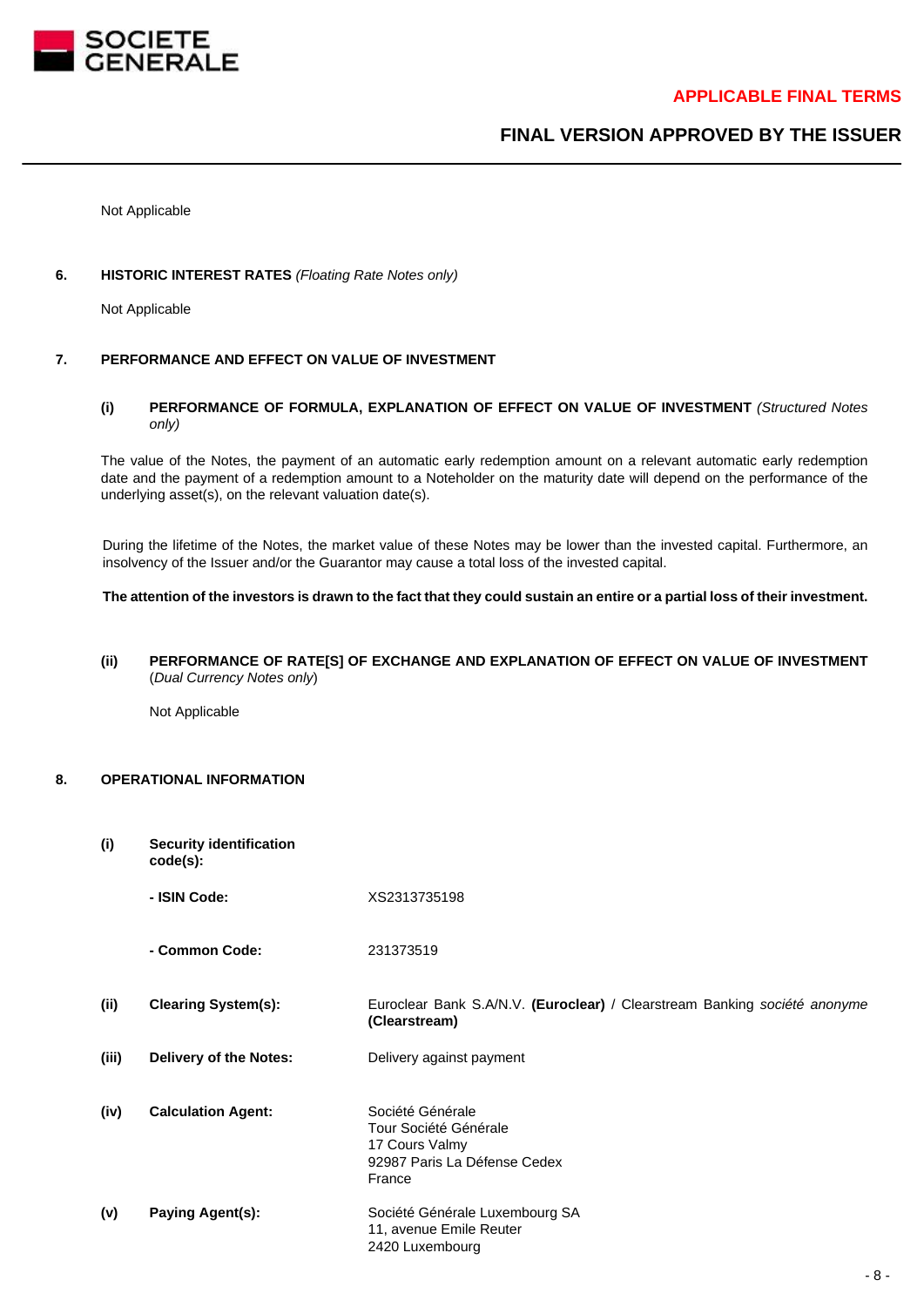

# **FINAL VERSION APPROVED BY THE ISSUER**

#### Luxembourg

| (vi) | Eurosystem eligibility of the<br>Notes: | No. Whilst the designation is specified as "no" at the date of these Final Terms,<br>should the Eurosystem eligibility criteria be amended in the future such that the<br>Notes are capable of meeting them the Notes may then be deposited with one of<br>the ICSDs as common safekeeper (and registered in the name of a nominee of one<br>of the ICSDs acting as common safekeeper). Note that this does not necessarily<br>mean that the Notes will then be recognised as eligible collateral for Eurosystem<br>monetary policy and intraday credit operations by the Eurosystem at any time<br>during their life. Such recognition will depend upon the ECB being satisfied that |
|------|-----------------------------------------|---------------------------------------------------------------------------------------------------------------------------------------------------------------------------------------------------------------------------------------------------------------------------------------------------------------------------------------------------------------------------------------------------------------------------------------------------------------------------------------------------------------------------------------------------------------------------------------------------------------------------------------------------------------------------------------|
|      |                                         | Eurosystem eligibility criteria have been met.                                                                                                                                                                                                                                                                                                                                                                                                                                                                                                                                                                                                                                        |

Tel: +33 1 57 29 12 12 (Hotline) Email: clientsupport-deai@sgcib.com

| (vii) | <b>Address and contact</b>  | Société Générale                           |
|-------|-----------------------------|--------------------------------------------|
|       | details of Société Générale | Tour Société Générale                      |
|       | for all administrative      | 17 Cours Valmy                             |
|       | communications relating to  | 92987 Paris La Défense Cedex               |
|       | the Notes                   | France                                     |
|       |                             | Name: Sales Support Services - Derivatives |

**9. DISTRIBUTION**

**(i) Method of distribution:** Non-syndicated **- Dealer(s):** Société Générale Tour Société Générale 17 Cours Valmy 92987 Paris La Défense Cedex France **(ii) Total commission and concession:** There is no commission and/or concession paid by the Issuer to the Dealer or the Managers. **(iii) TEFRA rules:** Not Applicable **(iv) Non-exempt Offer Consent of the Issuer to use the Base Prospectus during the Offer Period:** Not Applicable **(v) U.S. federal income tax considerations:** The Notes are not Specified Notes for purposes of Section 871(m) Regulations. **(vi) Prohibition of Sales to EEA Retail Investors:** Not Applicable **(vii) Prohibition of Sales to UK Retail Investors:** Applicable